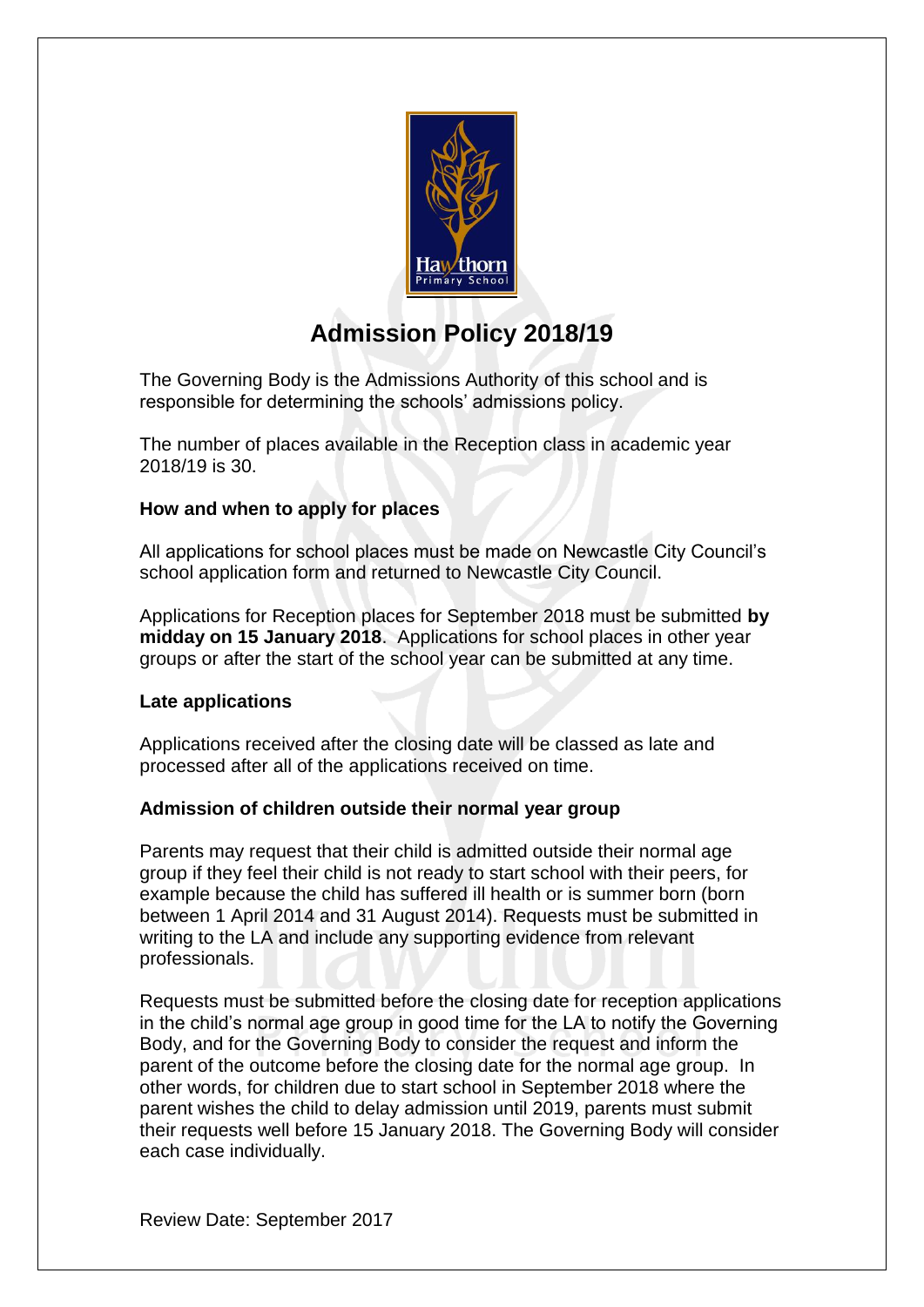# **Special Educational Needs**

Children who have an Education, Health and Care Plan which names the school will be admitted to the school.

### **How places will be allocated**

If there are enough places at the school then every applicant will be offered a place. If more applications are received than the number of places available, the following oversubscription criteria will be used in the order shown to decide which children will be allocated places.

- 1. Children who are currently looked after by a local authority (in care) and children who were previously looked after by a local authority and immediately afterwards became subject to an adoption, residence (child arrangements) order or special guardianship order. Evidence of the appropriate order must be submitted before the closing date for applications.
- 2. Children with a brother or sister (a sibling) who will be on roll at the school on the date that the child will be admitted in September 2018. Sibling can be a brother or sister, half brother or sister, adopted brother or sister, step brother or sister, or the child of the parent or carer's partner, as long as the children live at the same address. However, please note that children attending the nursery class or other Early Education or childcare provision attached to the school will not be given priority as sibling links.
- 3. Children with an exceptional medical reason that means they can only attend the specific school (for example, where the child or one or both parents has a disability that means that the child can only attend this school). Strong supporting evidence must be provided from a healthcare professional who is independent of both the family and the school. The evidence must relate specifically to this school and must clearly demonstrate why it is the only school that can meet the child's needs.
- 4. Children living nearest to the school as measured in a straight line distance from a single fixed central point at the school to a point in the centre of the home address of the child, using the Local Land and Property Gazetteer and British National Grid Easting and Northing coordinates.

**Parents and carers should note that the allocation of Reception places does not take into account attendance at any specific nursery class or school.** 

#### **Additional notes**

 In the event that more than one child has an equal right to an available place the place will be offered based on random allocation.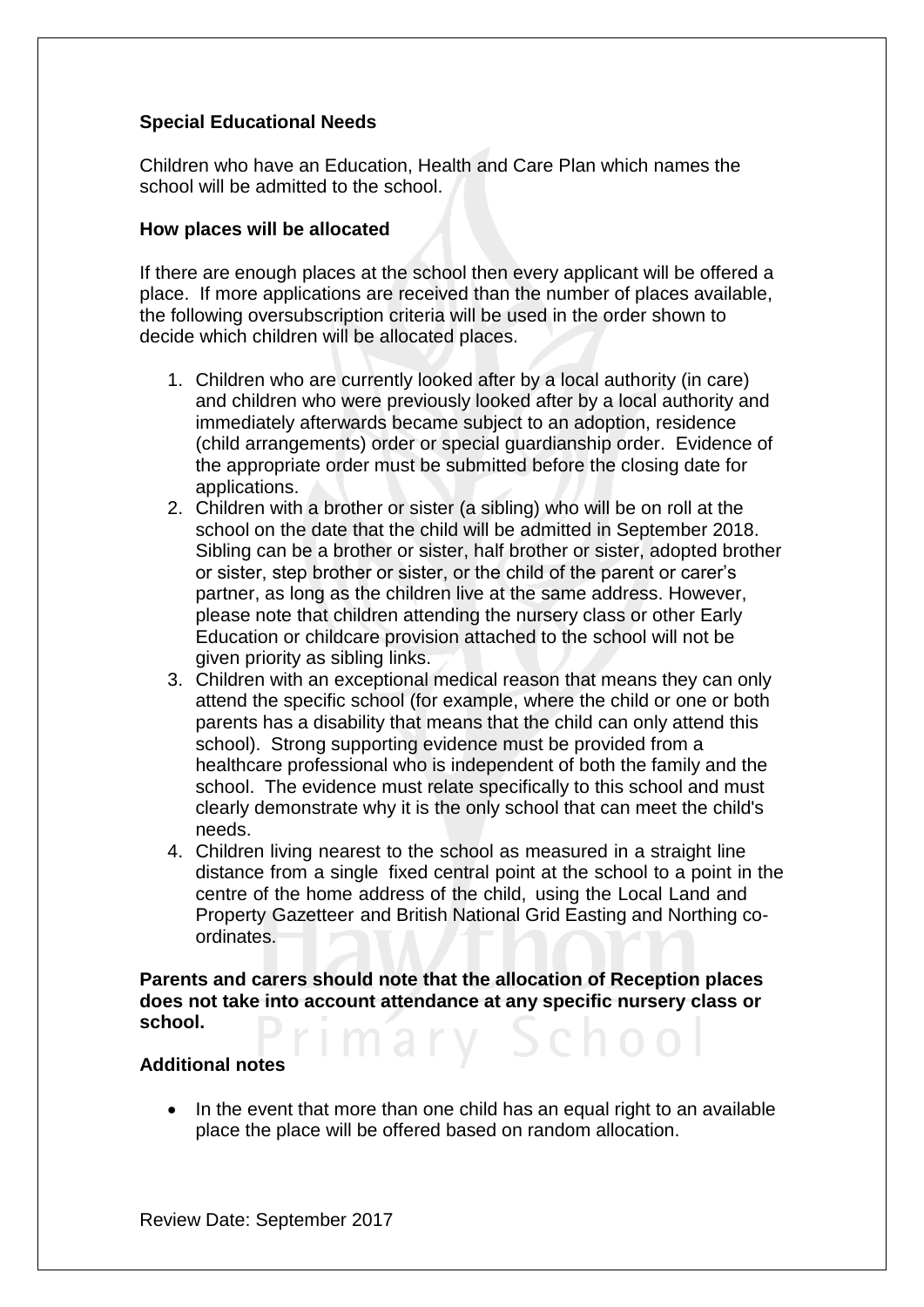- Parents/carers have two weeks to respond to an offer of a school place. If an acceptance is not received it may be assumed that a place is no longer required and the offer may be withdrawn.
- Parents who share responsibility for the care of their child are expected to reach agreement to a school placement between them. In the event of a dispute the school will accept the application from the parent to whom the child benefit is paid.
- When stating your choice of school, you must give the child's permanent address at the time of application. The address of childminders or other family members who may share in the care of your child must not be quoted as the home address.
- If the child lives part of the week between two parents, the child's address should be the address where the child lives (1) during the school week, or (2) with the parent who receives child benefit or where the child is registered with a GP, if there is any dispute.

# **Waiting lists**

For applications for Reception places, waiting lists will be kept until the end of December 2018 and will then be cleared. Waiting lists will be ranked using the oversubscription criteria regardless of the date the application was received. From January and then on a termly basis, waiting lists will be cleared and parents will need to re-apply each term if they still want their child to be considered for a place at the school.

# **Right of appeal**

Parents/carers who are refused a place for their child have a statutory right of appeal to an independent appeals panel. Please contact the School Appeals Team for information (phone 0191 277 7427 or email schoolappeals@newcastle.gov.uk). Information is also available at www.newcastle.gov.uk/admissions

# **Definitions**

- A **Looked After Child** is a child who is in the care of a local authority in accordance with section 22 of the Children Act 1989 at the time the application for admission to school is made and whom the local authority has confirmed will still be looked after at the date of admission.
- An **Adoption Order** is an order made under section 46 of the Adoption and Children Act 2002.
- A **Child Arrangements Order** (previously known as a **Residence Order)** is an order outlining the arrangements as to the person with whom the child will live.
- A **Special Guardianship Order** is an order appointing one or more individuals to be a child's special guardian or guardians.

**Admissions Policy Renewal date June 2017**

Review Date: September 2017